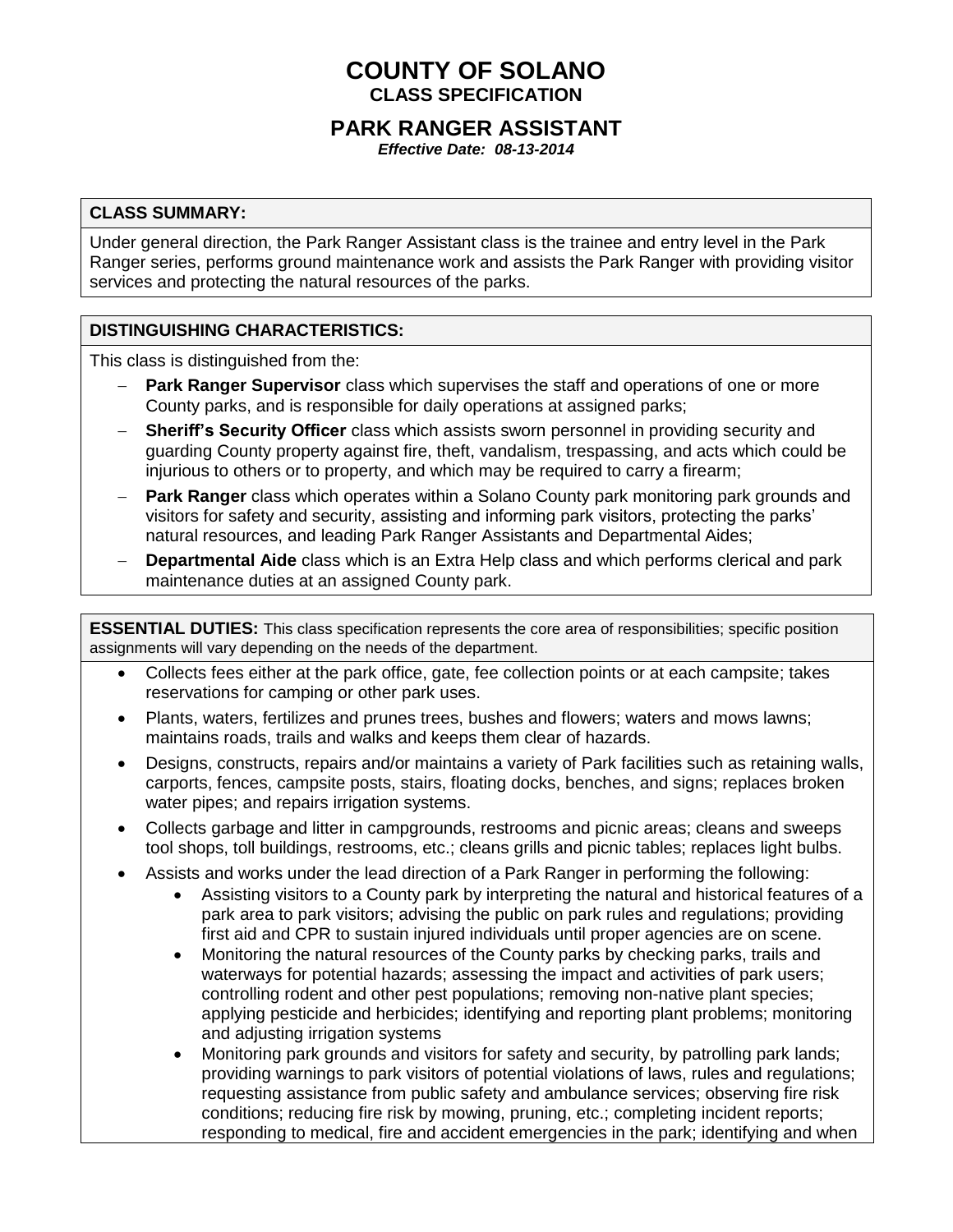possible reducing and eliminating safety hazards.

- Maintains records and prepares reports pertaining to fees collected, inventories, incidents, etc.
- Performs other duties of a similar nature or level as assigned.

### **EDUCATION, TRAINING, AND/OR EXPERIENCE:**

High School Diploma, GED, or equivalent;

**AND**

Six months of experience in grounds keeping or semi-skilled maintenance work that included considerable contact with the public.

### **LICENSING/CERTIFICATION REQUIREMENTS**:

Applicants are required to possess a valid California Driver's License, Class C. Incumbents will be required to obtain first aid and CPR certification within the probationary period. All licenses and certificates must be kept current while employed in this class.

### **REQUIRED KNOWLEDGE AND SKILLS:**

#### **Knowledge of:**

- English composition, spelling, grammar, vocabulary, and punctuation for both written and oral communications.
- Oral communication techniques to include presentations to groups of various sizes and knowledge of subject matter in a positive, inclusive, and motivational manner.
- Standard office procedures, practices, equipment, personal computers, and software.
- Laws, regulations and policies applicable to work performed such as those pertinent to the safety and security of County parks to include environmental protection, fish and game, and motor vehicle usage.
- Customer service techniques for dealing with customers, often in a difficult or confrontational situation.
- CPR and first aid techniques.
- Basic arithmetic.
- Fee collection and deposit practices.
- Proper operation of communication equipment such as two-way radios, pagers and cell phones.
- Principles and practices of natural resources conservation.
- Plant and lawn care to include irrigation, fertilization, and pruning methods and techniques.
- Common plant types and problem symptoms.
- Insect and disease control.
- Basic construction practices.
- Safe and proper operation and maintenance of the tools and equipment used in grounds keeping, cleaning, and park maintenance to include push and riding mowers, hand pruners and trimmers, hand tools such as saws, socket wrenches, shovels and rakes, power tools such as drills, sanders, routers, and saws, chemical sprayers, chemical sealants and glues, arc and gas welders, chainsaws, etc.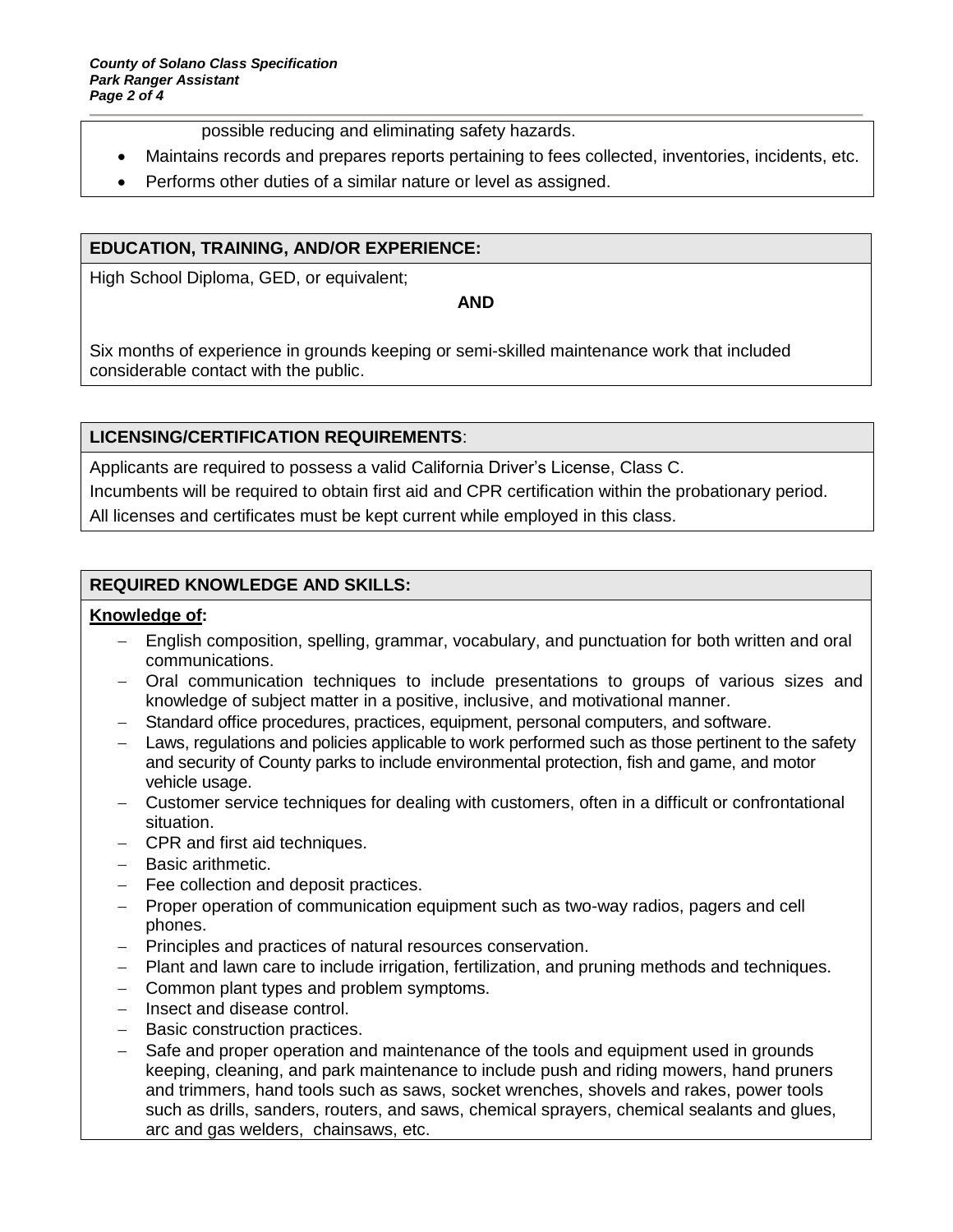#### **Skills in:**

- Using modern office equipment, and computers and related software applications.
- Communicating information and ideas clearly and concisely, both orally and in writing.
- Working with and speaking to various cultural and ethnic individuals and groups in a tactful and effective manner.
- Establishing and maintaining effective working relationships with those contacted in the performance of required duties.
- Maintaining accurate records and documenting actions taken.
- Establishing good relationships with the pubic and with customers, projecting a friendly, reassuring and helpful image, and providing customer service that meets and exceeds unit goals and expectations.
- Observing and recording license plate numbers, colors, incidents, vehicles, etc. in the event of a violation of rules or of the law.
- Understanding, interpreting and applying applicable laws, regulations and policies and using good judgment in their application.
- Administering first aid and CPR.
- $-$  Performing routine mathematical calculations.
- $-$  Handling cash.
- Maintaining written records, logs, and inventories.
- Driving a 4-wheel drive car or truck with either an automatic or standard transmission both on paved or dirt roads at varying speeds and conditions including driving in areas of very rough terrain.
- Caring for trees, bushes, lawns, roads, trails, walkways, drainage and irrigation systems, picnic areas and campsites.
- Operating and maintaining a variety of hand and power tools properly and safely.

### **ADA REQUIREMENTS:**

Positions in this class typically require balancing, stooping, kneeling, reaching, standing, walking, crawling, reaching, pushing, pulling, lifting, fingering, grasping, feeling, talking, hearing, seeing and repetitive motion. Must demonstrate color vision sufficient to distinguish colors in order to describe events in an accurate manner. Must have depth perception and good eye-to-hand coordination to drive vehicles and operate a variety of hand and power tools.

Very Heavy Work: Exerting in excess of 100 pounds of force occasionally, and/or in excess of 50 pound of force frequently, and/or in excess of 20 pounds of force constantly to move objects.

#### **OTHER REQUIREMENTS:**

- Candidates will be required to complete a background and reference check prior to hire.
- Incumbents are required to travel independently, for example, on park roads and from one County park to another.
- Incumbents are required to work weekends, holidays, irregular hours, on-call, and after normal business hours.